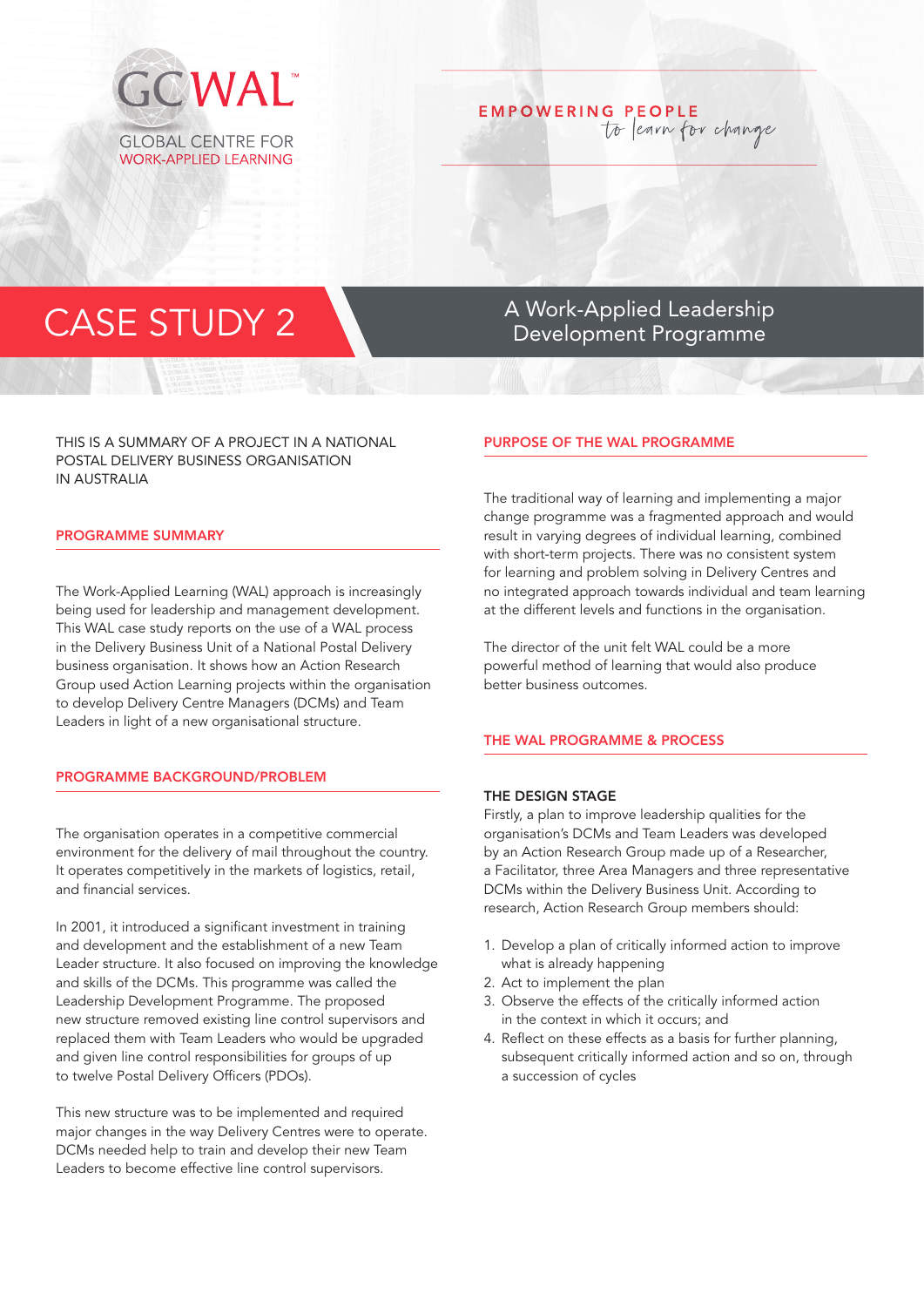### THE IMPLEMENTATION STAGE

Next, all DCMs attended a Knowledge Workshop to receive knowledge on leadership related subjects. The DCMs applied the WAL approach and facilitated their projects with others directly affected at Delivery Centre level.

At the third stage, the Action Research Group met to reflect on events and learning, after each Knowledge Workshop.

Finally, the plan was reviewed by the Action Research Group with appropriate adjustment to improve benefits of the programme as it progressed. The Action Research method, when used for the implementation of change, involves cycles of planning, action, observation and reflection, and re-planning.

The Team Leaders in the Delivery Centres had to be trained and developed to take on first-line managerial responsibilities.

The Phase 1 intervention involved a Leadership Development Programme for DCMs and their Team Leaders with the principles and practices of Action Learning, Leadership, Strategic Operations and the facilitation of workplace projects.

The Phase 2 intervention involved the development of Team Leaders through an accredited Certificate IV in Front-line Management that incorporated the principles and practices of Action Learning.

The Phase 3 intervention of the programme involved Area Managers and DCMs gaining an accredited Graduate Certificate in Management on successful completion of the Leadership Development Programme, and cascading the facilitation of Action Learning projects throughout the Delivery Business Units in the region.

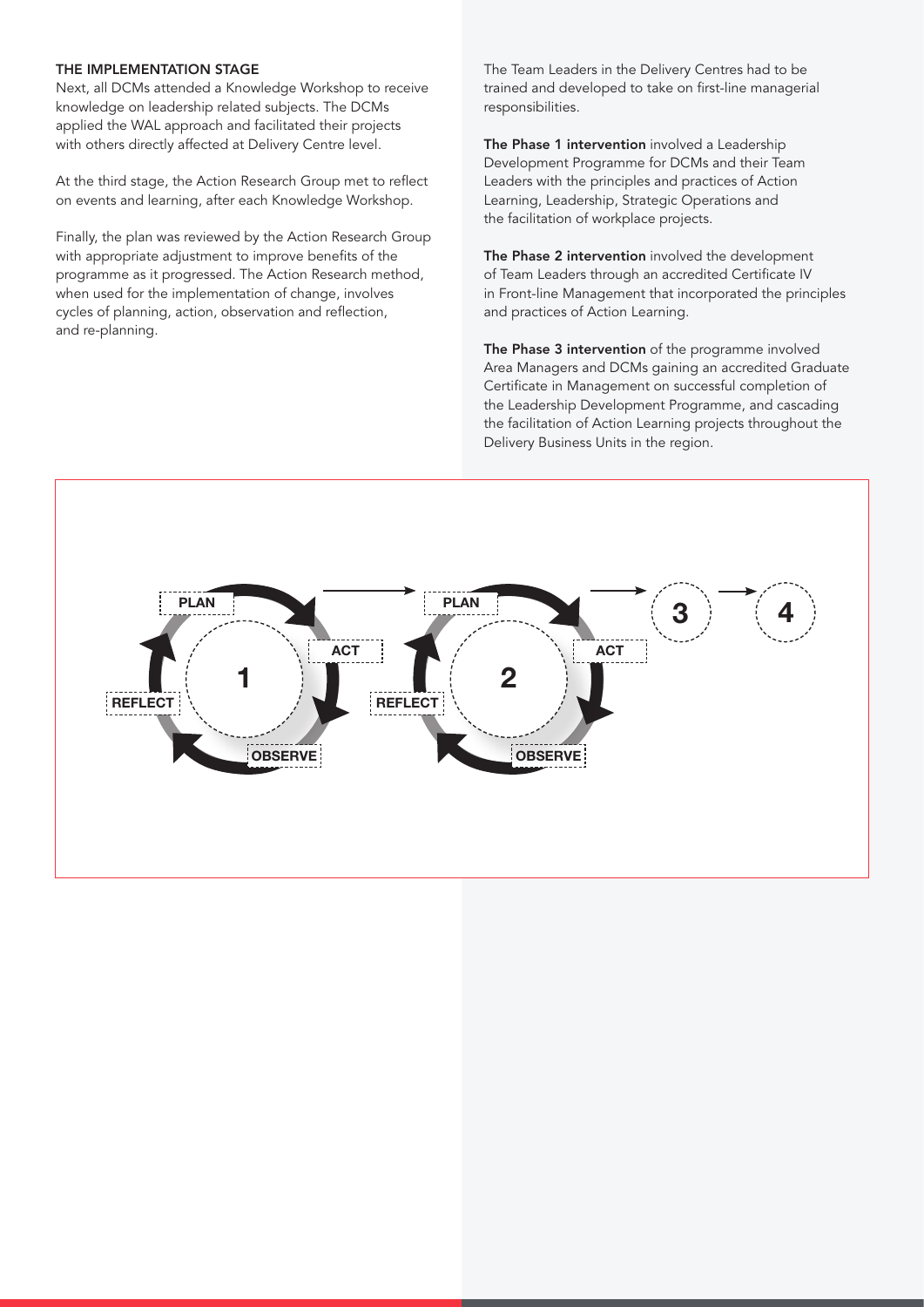# PERFORMANCE OUTCOMES

Management development programmes have traditionally been designed by Human Resource Managers with little input from those actually involved in the programme. At the outset of this project, Australia Post developed measurable "desirable outcomes".

# PROJECT OUTCOMES

All DCMs and Team Leaders in the Leadership Development Programme were required to undertake projects linked to service quality or productivity improvement, and the initial

projects formed the basis on which learning would take place in the long term.

Planning for each phase of the programme was done by the Action Research Group. All members of the Action Research Group participated in the Leadership Development Programme.

Each Action Research Group member was allocated tasks and was required to bring knowledge back to the group throughout the programme. Special guests and participants were invited to join the Action Research Group, to make presentations and provide feedback.

| <b>PROJECT</b>                                                     | <b>OUTCOMES</b>                                                                                                                                                                                                                                                      |
|--------------------------------------------------------------------|----------------------------------------------------------------------------------------------------------------------------------------------------------------------------------------------------------------------------------------------------------------------|
| Team Leaders adopt Action Learning as a way of solving<br>problems | A small number of Team Leaders have adopted an Action<br>Learning model, facilitating projects (i.e. problems and<br>change) within their team. Further development is required.                                                                                     |
| Improved customer service quality and productivity                 | Customer service performance nationally has improved to<br>the highest level. The region has the best service standards<br>of all mainland states. Customer complaints have declined<br>20-30% during the programme.                                                 |
| Implementation of a continuous learning culture                    | The Mail Centre leadership team has undertaken a<br>programme similar to that of the Delivery Business Unit.<br>Another region has also embraced the concept of Action<br>Learning, along with similar structure and process operating<br>in their Delivery Centres. |
| To have a skilled Delivery leadership team<br>within 12-18 months. | DCMs and Team Leaders have improved their leadership<br>skills during the programme, and results have been<br>encouraging.                                                                                                                                           |

### PROCESS OUTCOMES

| <b>PROCESS</b>                                                                              | <b>OUTCOMES</b>                                                                                                                                                                               |
|---------------------------------------------------------------------------------------------|-----------------------------------------------------------------------------------------------------------------------------------------------------------------------------------------------|
| Matching labour resources to workload for street mail<br>delivery function.                 | Improved productivity (not specified)<br>and customer service<br>Balanced workloads - improved morale<br>Structure and process for learning and change implemented<br>• Team Leaders learning |
| Improving customer service and improving internal<br>cross functional relationships.        | Redirection complaints reduced<br>Incorrect Delivery complaints reduced<br>Retail/Licensee/Delivery and Transport relationships improved<br>Operational savings realised                      |
| Improving the workplace environment<br>and mail processing activities.                      | Level of mis-sorted mail reduced<br>Changed housekeeping culture to maintain tidy work areas<br>Reduced costs to service Retail Shops in area                                                 |
| Improving quality customer service by reducing<br>mail redirection errors.                  | Redirection failures reduced<br>Cost reduction<br>$\bullet$<br>Improved customer satisfaction                                                                                                 |
| Improving on-time service for business customers<br>and enhancing flexibility of resources. | • Service standards improved<br>Operational savings realised<br>• Structure and process to resolve issues and implement change                                                                |